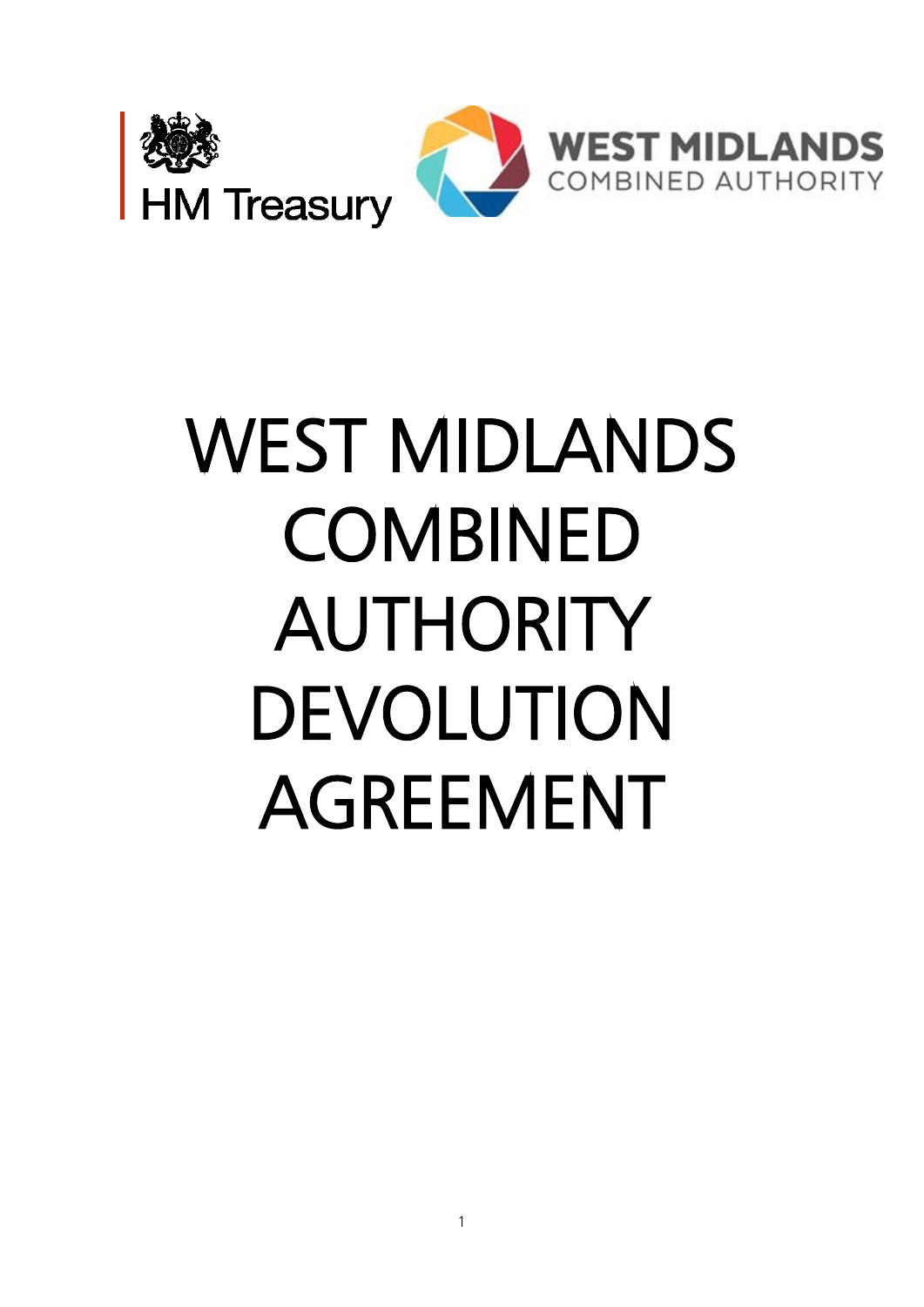

# The Rt Hon George Osborne Cllr Bob Sleigh Cllr Cllr Darren Cooper

Combined Authority Combined Authority Borough Council Borough Council

#### ……………………………… ………………………………. ………………………………………

Chancellor of the Exchequer Chair, Shadow West Midlands Vice-Chair, Shadow West Midlands Leader of Solihull Metropolitan Leader of Sandwell Metropolitan

Lord O'Neill **The Rt Hon Sajid Javid** Sir Albert Bore

## ……………………………… ……………………………….. ……………………………………

the Treasury **Example 20** Business, Innovation and Skills

Commercial Secretary to Secretary of State for Leader of Birmingham City Council

Cllr Ann Lucas OBE Cllr Peter Lowe Cllr Mike Bird Council Borough Council Borough Council

### ……………………………… ………………………………… ..……………………………………

Leader of Coventry City Leader of Dudley Metropolitan Leader of Walsall Metropolitan

………………………………. …………………………………. …………………………………….. Cllr Roger Lawrence Stewart Towe CBE Jonathan Browning Wolverhampton Country Local Enterprise Warwickshire Local

Leader of the City of Chairman of the Black Chairman of the Coventry & Partnership Enterprise Partnership

……………………………………………

Andy Street Chairman of the Greater Birmingham & Solihull Local Enterprise Partnership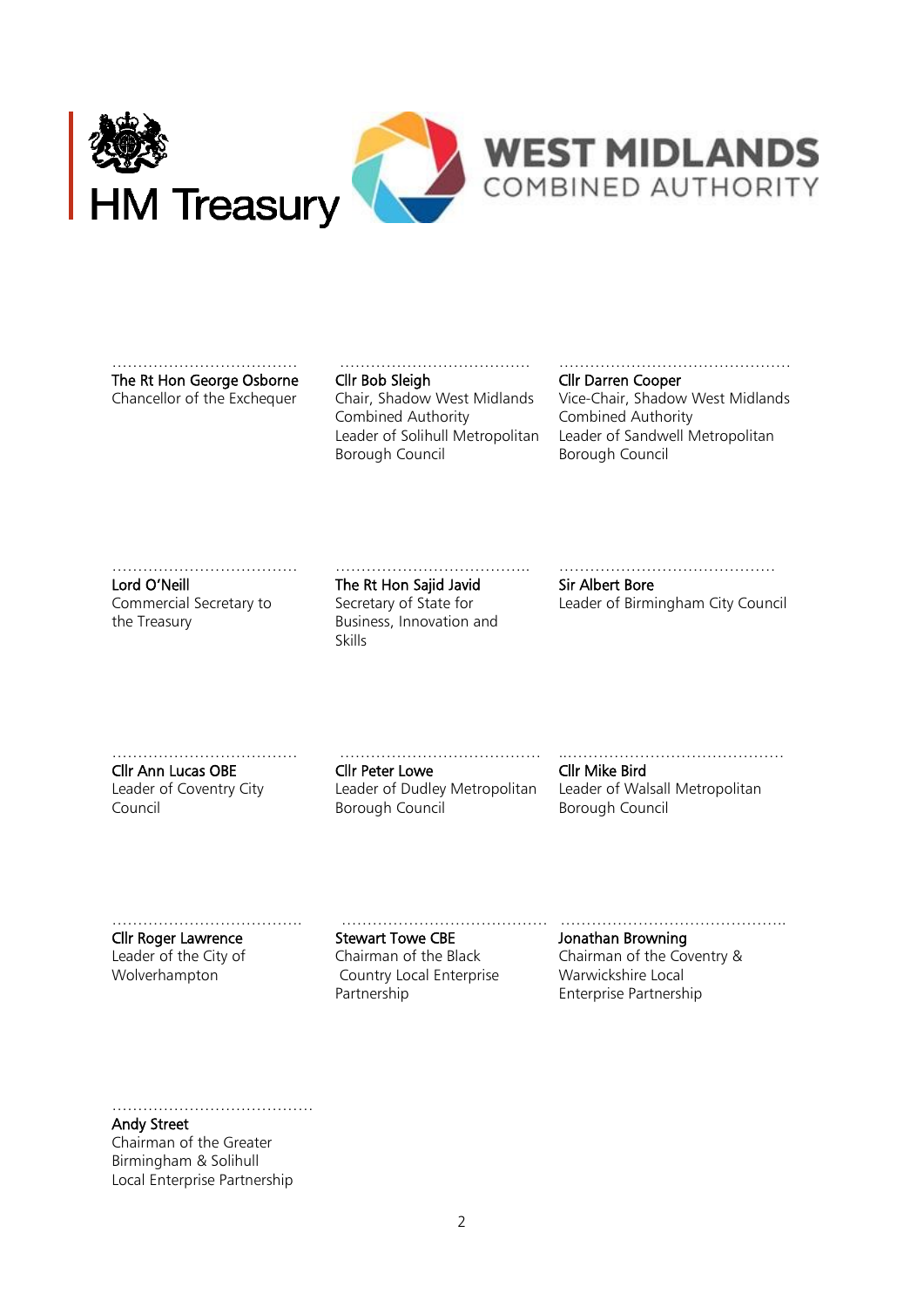# *Contents*

| Overview                                          | page 4  |
|---------------------------------------------------|---------|
| Summary table                                     | page 6  |
| Governance                                        | page 7  |
| Finance and Funding                               | page 8  |
| <b>Skills</b>                                     | page 9  |
| Employment                                        | page 11 |
| Supporting and Attracting Business and Innovation | page 12 |
| Public Service Reform                             | page 14 |
| More and Better Homes                             | page 15 |
| Transport                                         | page 16 |
| HS2 Growth Strategy                               | page 17 |
| Other Areas                                       | page 18 |
| Delivery, Monitoring and Evaluation               | page 19 |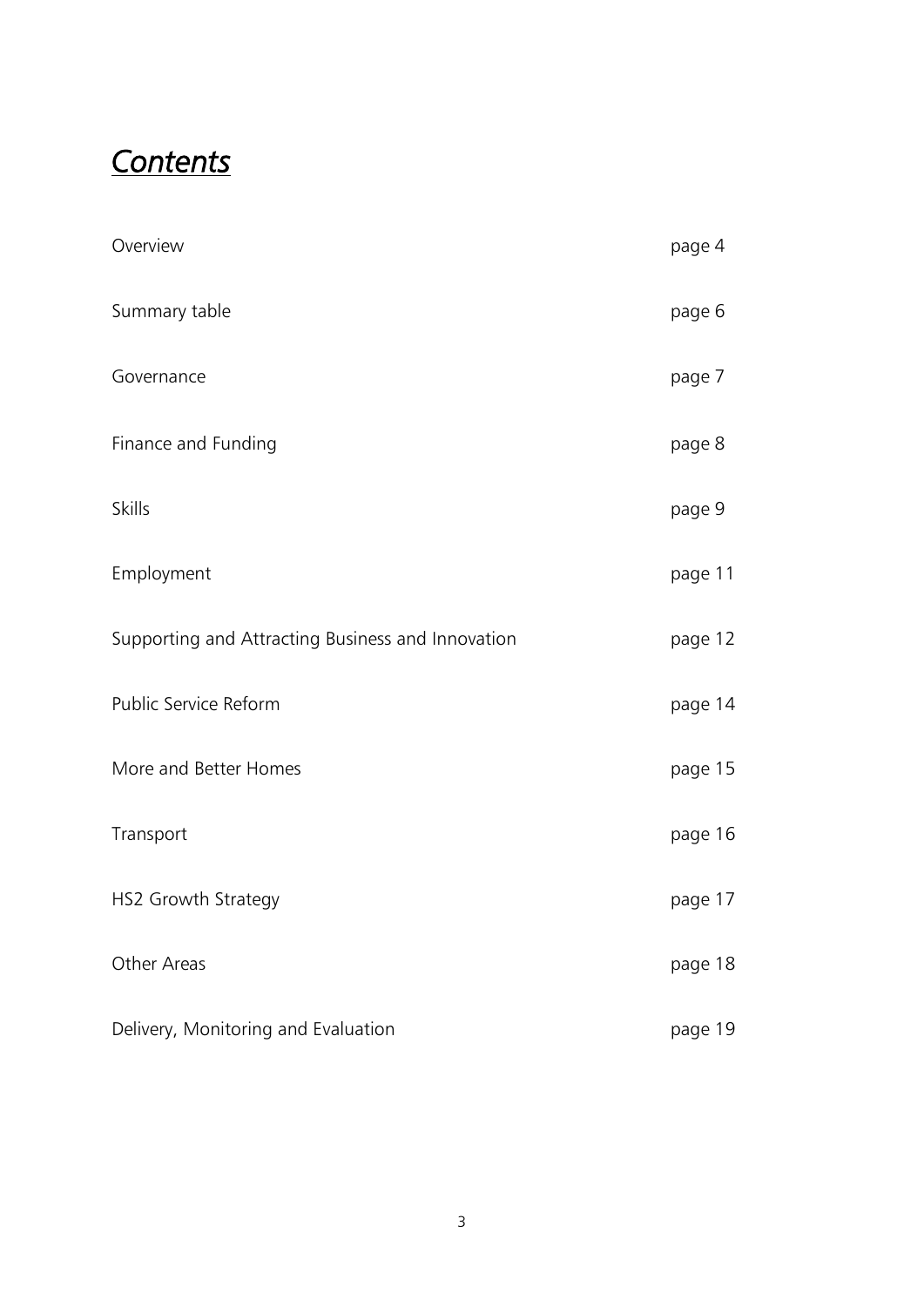#### DEVOLUTION AGREEMENT BETWEEN GOVERNMENT AND THE WEST MIDLANDS COMBINED AUTHORITY SHADOW BOARD

This document sets out the terms of a proposed agreement between the West Midlands Combined Authority Shadow Board and the government to move forward with a radical devolution of funding, powers and responsibilities. Final agreement is conditional on the legislative process, the Spending Review, further public engagement, agreement by the constituent councils, and formal endorsement by the Shadow Board and Ministers early in the New Year.

The local authorities and the Greater Birmingham and Solihull, Coventry and Warwickshire and the Black Country Local Enterprise Partnerships (LEPs) have made significant progress in a very short time, coming together, not only to publish proposals for the creation of a West Midlands Combined Authority, but to secure an ambitious devolution agreement at the same time. This agreement is recognition of that unique shared commitment to the future of the West Midlands.

The West Midlands stands at a moment of great economic potential, as it performs increasingly strongly on growth, inward investment and exports and looks forward to the game changing investment in HS2 over the next decade. The above three LEPs have indicated their intention to work together to form an ambitious single Strategic Economic Plan. The government welcomes and supports this cooperation. The government will work with the proposed Combined Authority to ensure that devolution supports the public and private sector of the West Midlands to grasp these opportunities, including taking forward the HS2 Growth Strategy.

On an even larger scale, there is the opportunity to deliver significant additional economic growth and job creation through the Midlands Engine. The government has set out its support for the Midlands Engine and applauds the West Midlands Combined Authority Shadow Board's continuing positive engagement with this agenda, including the Midlands Connect programme of cross-regional transport connections.

Devolution must enable the West Midlands to tackle the economic and social challenges that the region faces. The agreement includes powers to support adult skills provision and employment support, and the ability to create an integrated approach to local public transport, including a single smart ticketing system.

This agreement is the first step in a process of further devolution. The government will continue to work with the West Midlands on important areas of public service reform to enable people to reach their full potential, including policing, mental health, troubled individuals and youth justice.

The agreement is based on the establishment of a mayor for the West Midlands metropolitan area working as part of the combined authority with a cabinet of council leaders and subject to local democratic scrutiny. However, given the importance of existing collaboration across the three LEP geography, which is an important economic geography for the West Midlands area, as well as with neighbouring areas, the agreement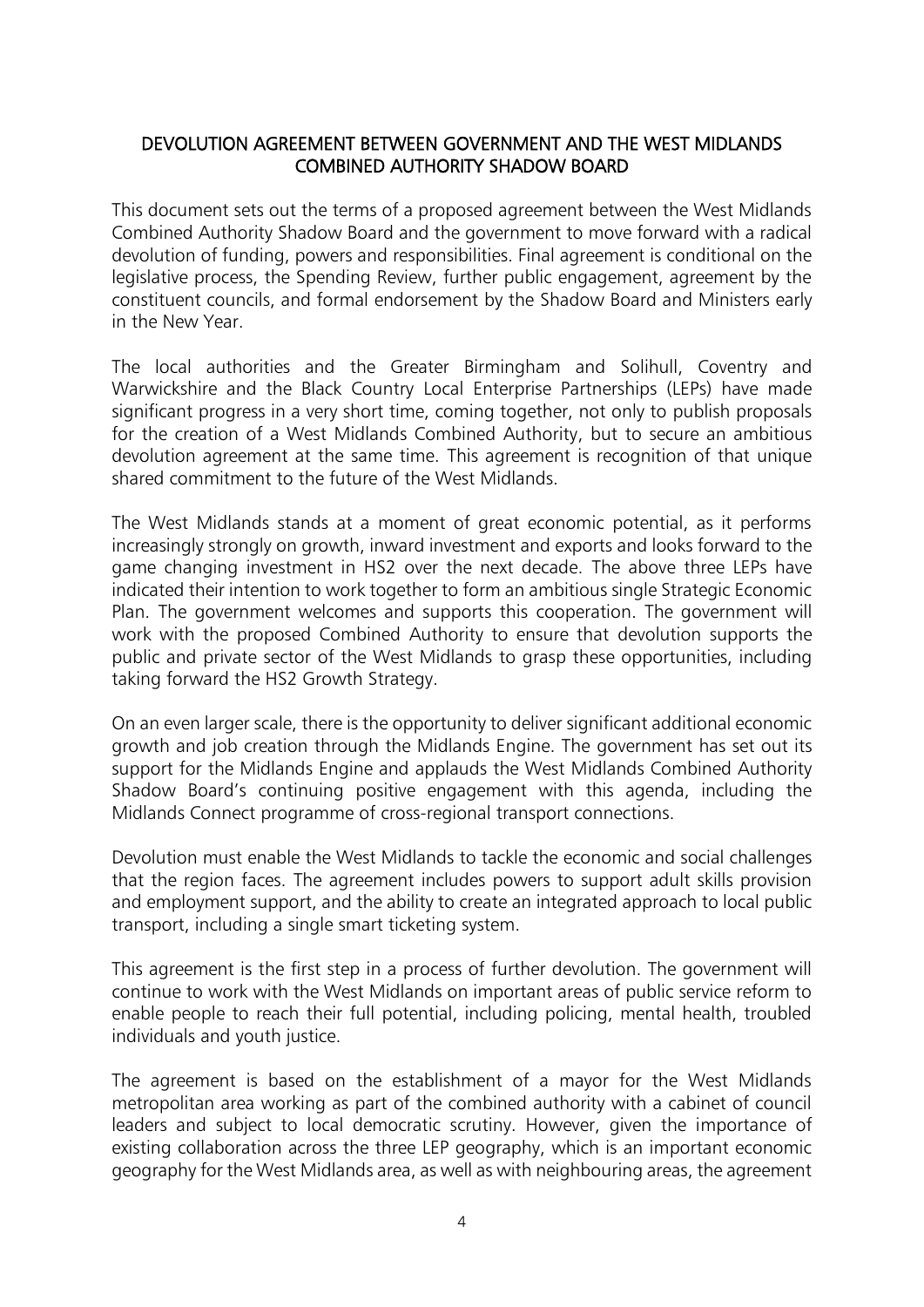recognises that the wider partnership with business through the LEPs and with neighbouring councils will be critical to success.

The formal deal would enable the Combined Authority to create an investment fund of over £1 billion through a 30 year revenue stream and locally raised finance. An incoming Mayor would have the option, on the basis of support from business, to raise up a business rate supplement. Further details will be set out at and following the Spending Review through a place-based settlement.

We have a shared confidence in the economic potential of the West Midlands and a shared belief in the power of devolution to help fully realise that potential. Devolution will enable the proposed West Midlands Combined Authority to deliver outcomes that matter to local people: more jobs, better training and improved skills, faster, more convenient and more integrated transport links and more new homes. The government and local political and business leaders have worked together to reach this agreement, and will now work together to champion further meaningful and radical devolution and to secure strong public support for this devolution deal.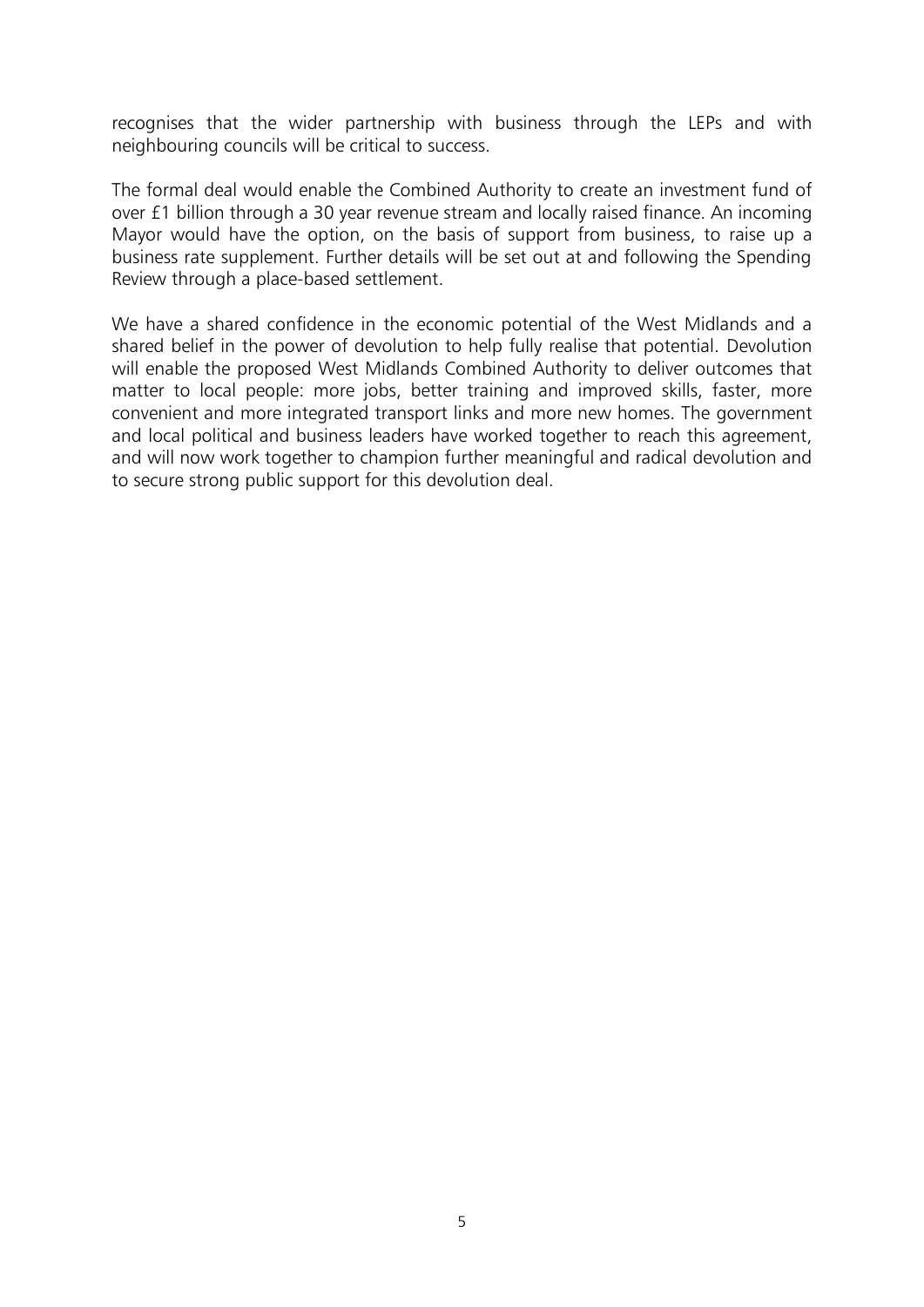Summary of the proposed devolution deal agreed by the government and the West Midlands Combined Authority Shadow Board supported by the Greater Birmingham and Solihull, Black Country and Coventry and Warwickshire Local Enterprise Partnerships.

A new, directly elected Mayor for the West Midlands will act as Chair to the West Midlands Combined Authority (WMCA) and will exercise the following powers and functions devolved from central government:

- Responsibility for a consolidated, devolved transport budget, with a multi-year settlement to be agreed at the Spending Review.
- Responsibility for franchised bus services, which will support the WMCA's delivery of smart and integrated ticketing across the Combined Authority's constituent councils.
- Responsibility for a new Key Route Network of local authority roads that will be managed and maintained at the Metropolitan level by the WMCA on behalf of the Mayor.
- Planning powers will be conferred on the Mayor, to drive housing delivery and improvements in housing stock, and give the same competencies as the HCA. The government will also work with the WMCA Land Commission.

The WMCA will receive the following powers:

- Control of a new additional £36.5 million a year funding allocation over 30 years, to be invested to drive growth.
- Devolved 19+ adult skills funding from 2018/19, with the Shadow Board responsible for chairing Area Based reviews of  $16+$  skills provision.
- Joint responsibility with the government to co-design employment support for the hardest-to-help claimants.
- Responsibility to work with the government to develop and implement a devolved approach to the delivery of business support programmes from 2017 and deliver more integrated working together on investment and trade.

In addition the government:

- Supports the ambition of the HS2 Growth Strategy and the emerging West Midlands Strategic Transport Plan, and commits to funding the Curzon Street Enterprise Zone extension in order to help deliver this strategy.
- Commits to funding the Eastside Metro extension to Digbeth, subject to a business case, to support the first part of the HS2 Growth Strategy, and supports the work of the Shadow Board to develop a delivery plan, encompassing the Metro extensions from Curzon to Interchange and from Brierley Hill, in order to realise the full benefits of HS2.
- Will work with the Shadow Board through the development of the second Roads Investment Strategy to explore options for reducing congestion on the strategic road network in the West Midlands.
- further devolution of youth justice services. Commits to support the programme of public service reform across the West Midlands, including working with the Shadow Board to consider the scope for

Further powers may be agreed over time and included in future legislation.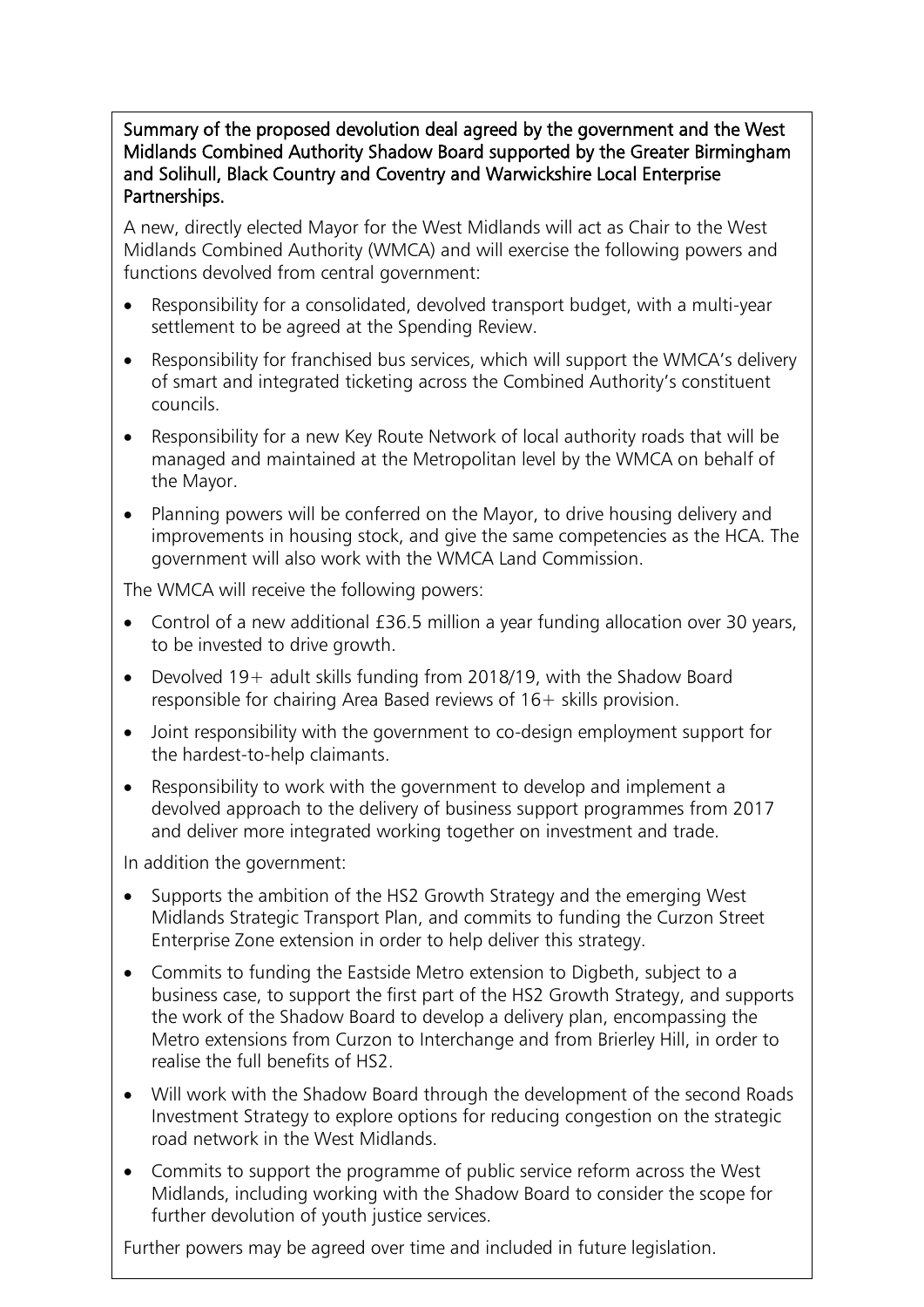### Governance

- 1. The proposal for a Mayoral Combined Authority is subject to the final formal consent of the West Midlands Combined Authority Shadow Board, the constituent councils, agreement of ministers, and to the Parliamentary process for the necessary primary legislation (The Cities and Local Government Devolution Bill and the proposed Buses Bill) and subsequent orders.
- 2. The Mayor will be the Chair and a member of the proposed Combined Authority and subject to the Authority's Constitution and associated procedures (to be amended in the light of the introduction of a Mayor). The powers contained in this deal document will be devolved from the government to the Mayoral Combined Authority. The Mayor will exercise certain powers, with personal accountability to the electorate, devolved from central government and set out in legislation:
	- Responsibility for a consolidated, devolved transport budget to be agreed at the Spending Review.
	- Powers over the franchising of bus services in the Combined Authority area, subject to necessary legislation and local consultation.
	- Responsibility for an identified Key Route Network of local authority roads that will be collaboratively managed and maintained at the Metropolitan level by the Combined Authority on behalf of the Mayor.
	- The ability to place a supplement on business rates to fund infrastructure, with the agreement of the relevant local enterprise partnership boards, up to a cap.
- Planning powers will be conferred on the Mayor, to drive housing delivery and improvements in housing stock, and give the same competencies as the HCA. The government will also work with the WMCA Land Commission.
- 3. Other members of the proposed West Midlands Combined Authority (to be renamed as a Cabinet) will become portfolio leads for aspects of the combined authority's responsibilities, on the basis to be set out in its constitution, and agreed with the Mayor.
- 4. The Mayor for the West Midlands Combined Authority area will be elected by the local government electors for the area of the proposed West Midlands Combined Authority – the areas of the constituent councils of Birmingham City Council, City of Wolverhampton Council, Coventry City Council, Dudley Metropolitan Borough Council, Sandwell Metropolitan Borough Council, Solihull Metropolitan Borough Council and Walsall Metropolitan Borough Council. Subject to parliamentary time allowing for the passage of legislation through parliament, the first election will be held in May 2017. Any powers devolved in the interim will, subject to its establishment, be exercised by the West Midlands Combined Authority.
- 5. Proposals for decision by the Combined Authority may be put forward by the Mayor or any Cabinet Member. Any questions that are to be decided by the Combined Authority are to be decided by way of two thirds majority of constituent members and overall majority of all members present and voting, subject to those majorities including the vote of the Mayor, unless otherwise specifically delegated through the Authority's Constitution or where it is agreed that specific issues will be reserved for unanimous or constituent member majority voting only.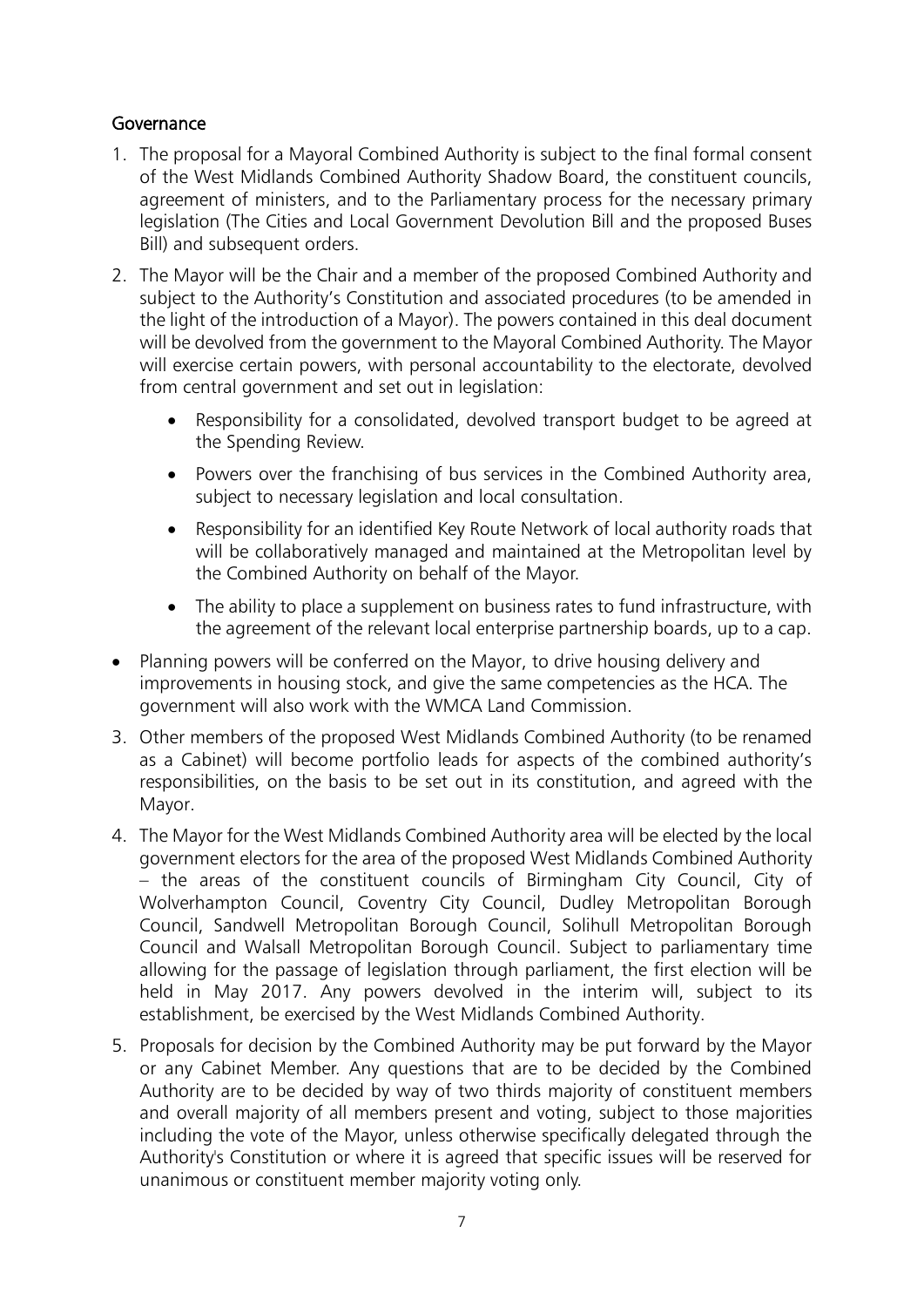- 6. The Cabinet will examine the Mayor's draft annual budget, plans and strategies and will be able to reject them if two-thirds of the constituent council members agree to do so, subject to the circumstances set out in the Mayoral Order.
- 7. The proposed Combined Authority would have Overview and Scrutiny arrangements and these will be retained, subject to any amendments required to reflect the introduction of the Mayor and any new statutory provisions.
- 8. Any transfer to the Combined Authority or Mayor of existing powers or resources currently held by the constituent authorities must be by agreement of all constituent members.
- 9. Further apportionments of funding streams that are already allocated to the Greater Birmingham and Solihull LEP on the basis of the existing overlap formula with Stoke and Staffordshire LEP and Worcestershire LEP will continue to be allocated in this way. This only applies to the Greater Birmingham and Solihull LEP as there are no overlaps with other LEPs for Black Country and Coventry and Warwickshire.
- 10.Additional funding or budgets that are devolved as a result of this agreement will go to the West Midlands Combined Authority, subject to its establishment. The West Midlands Combined Authority must exercise functions in relation to its area (i.e. it may invest outside the constituent members of the Combined Authority if that investment can be said to relate to its area – in other words not only in its area).
- 11.This deal relates to the devolution of funding and powers to a Combined Authority with constituent councils as currently proposed. However, following this deal, where appropriate and with local agreement, the government commits to exploring with the West Midlands how best to extend devolved budgets and powers across the three LEP geography and include neighbouring councils in devolution where possible.
- 12.It is essential that Birmingham continues to robustly pursue the implementation of the improvements recommended by the Kerslake Review. This will ensure that the benefits intended from the creation of the proposed West Midlands Combined Authority and through this devolution deal can be fully realised.

#### Finance and Funding

- 13.If established, the Combined Authority will create a fully devolved funding programme covering all domestic budgets for devolved functions ("The West Midlands Investment Fund"), accountable to the Combined Authority subject to the details set out in this document. The Fund will operate as a single programme, bringing together resources for economic growth, skills and employability, regeneration, transport and housing; including future allocations from the Local Growth Fund if agreed locally. The Combined Authority will demonstrate an objective means with which to assess interventions and programme design so that these are aligned to their balanced economic outcomes for the area.
- 14.The agreement of this deal shall not in any way limit or prevent the proposed West Midlands Combined Authority from bidding for future allocations of national funding nor will it change any previous funding agreements made with the West Midlands.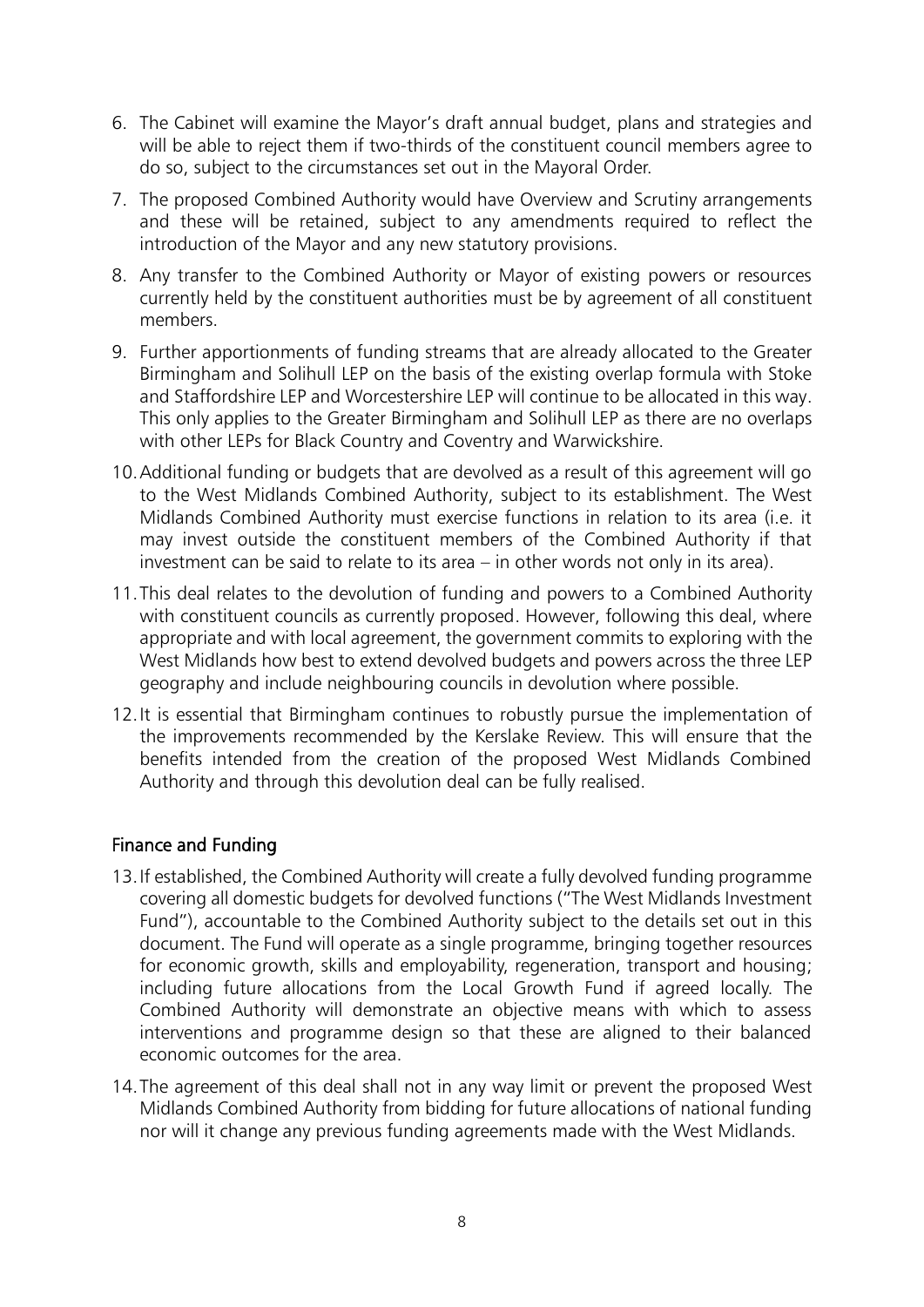- 15.As an initial allocation to the Investment Fund, the government will make an allocation of £36.5 million a year for 30 years in revenue funding, allowing the West Midlands Combined Authority to create an investment fund of over £1 billion, subject to a jointly agreed 5-yearly gateway assessment process to confirm the investment has contributed to economic growth. The emerging West Midlands Combined Authority Performance Framework is being developed as a local monitoring tool and government will discuss with the Combined Authority whether this can be incorporated into the assessment process. In addition, the Mayor will be given the power to place a supplement on business rates to fund infrastructure, with the agreement of the relevant Local Enterprise Partnership boards, up to a cap.
- 16.The Cities and Local Government Devolution Bill currently in Parliament makes provision which will govern further prudential borrowing for Combined Authorities. Following Royal Assent, the government will work with the West Midlands Combined Authority Shadow Board to determine how these powers could apply within a framework of fiscal responsibility and accountability to the Combined Authority and local authorities.
- 17.The Combined Authority and government will pilot a scheme which will enable the Combined Authority to retain all business rate growth that would otherwise have been paid as central share to government, above an agreed baseline, for an initial period of five years. The government and the Combined Authority will also discuss wider localisation of business rates.
- 18.The West Midlands Combined Authority Shadow Board has supported bids for additional Enterprise Zones at Brierley Hill, Dudley, and extensions to the Black Country Enterprise Zones – i54 and Darlaston - as part of the current bidding round for further Enterprise Zones. The government is actively considering the business cases and will bring forward decisions as part of the Spending Review.
- 19.However, in order to support the Combined Authority Shadow Board's HS2 Growth Strategy, the government agrees to support the Curzon Street Enterprise Zone and approves the business case.
- 20.The government is committed to working with the Combined Authority to achieve Intermediate Body status for European Regional Development Funding and European Social Funding for the Greater Birmingham and Solihull LEP, to complement other aspects of this devolution deal. The government will work with the Combined Authority Shadow Board to test whether it will be possible to implement and if so, government and Greater Birmingham & Solihull LEP will work together to agree a timetable to put this in place

#### Skills

21.The government recognises the importance of the existing collaboration between the three Local Enterprise Partnerships on employment and skills. The government is committed to working with the Combined Authority Shadow Board to ensure that, subject to the readiness conditions being met, when skills devolution to the proposed Combined Authority occurs it supports the creation of an effective and coherent Employment and Skills Strategy, which addresses shared challenges over the geography of the three LEPs.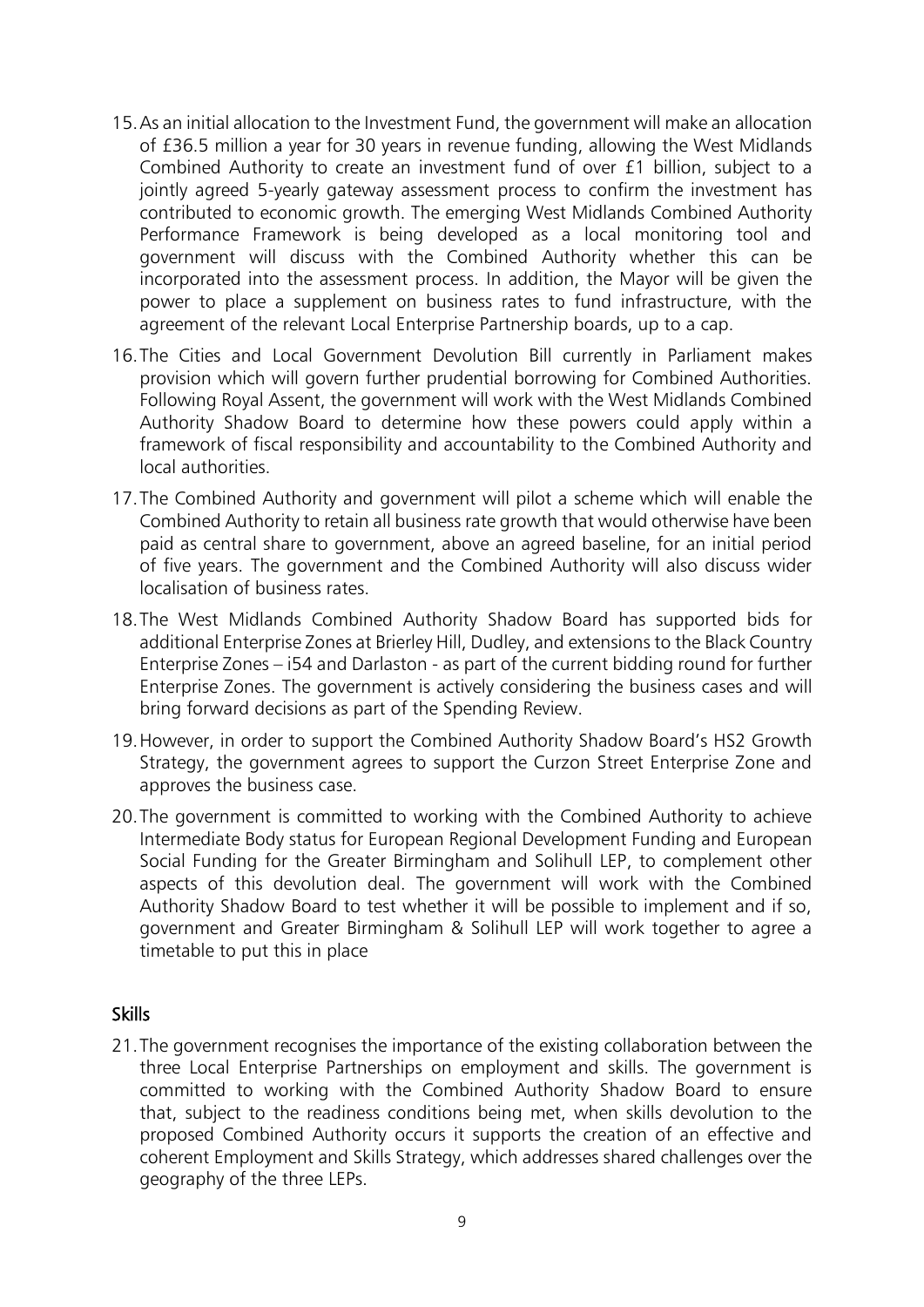- 22.The government commits to working with the Combined Authority on Area Reviews of post-16 education and training across the West Midlands*.* The reviews will be chaired by the Combined Authority and will include all post-16 education and training provision in the initial analysis phase. Recommendations will be focused on general Further Education and Sixth Form Colleges, however the Regional Schools Commissioner and the relevant local authorities will consider any specific issues arising from the reviews for school sixth form provision.
- 23. The government commits to working with the Combined Authority to support the further development and implementation of the Employment and Skills strategy. This will draw on an evidence base informed by the Area Reviews and labour market intelligence to create the overarching strategic framework for delivering devolved responsibilities. The Employment and Skills Strategy will cover the Combined Authority area, but will also take into account the broader geography of the three LEPs.
- 24.The government will enable local commissioning of outcomes to be achieved from the  $19+$  adult skills budget starting in academic year 2016/17; and will fully devolve budgets to the Combined Authority from academic year 2018/19 (subject to readiness conditions). These arrangements do not cover apprenticeships.
- 25.Devolution will proceed in three stages, across the next three academic years:
	- o Starting now, the Combined Authority Shadow Board will begin to prepare for local commissioning. It will develop a series of outcome agreements with providers, about what should be delivered in return for allocations in the 2016/17 academic year. This will replace the current system of funding by qualifications as providers will receive their total  $19+$  skills funding as a single block allocation. This new arrangement will allow the Combined Authority Shadow Board to agree with providers the mix and balance of provision that will be delivered in return for the block funding, and to define how success will be assessed.
	- o For the 2017/18 academic year, and following the area review, the government will work with the Combined Authority to vary the block grant allocations made to providers, within an agreed framework
	- o From 2018/19, there will be full devolution of funding. The Combined Authority will be responsible for allocations to providers and the outcomes to be achieved, consistently with statutory entitlements. The government will not seek to second guess these decisions, but it will set proportionate requirements about outcome information to be collected in order to allow students to make informed choices. A funding formula for calculating the size of the grant to local / combined authorities will need to take into account a range of demographic, educational and labour market factors.
- 26.The readiness conditions for full devolution are that:
	- a. Parliament has legislated to enable transfer to local authorities of the current statutory duties on the Secretary of State to secure appropriate facilities for further education for adults from this budget and for provision to be free in certain circumstances
	- b. Completion of the Area Reviews process leading to a sustainable provider base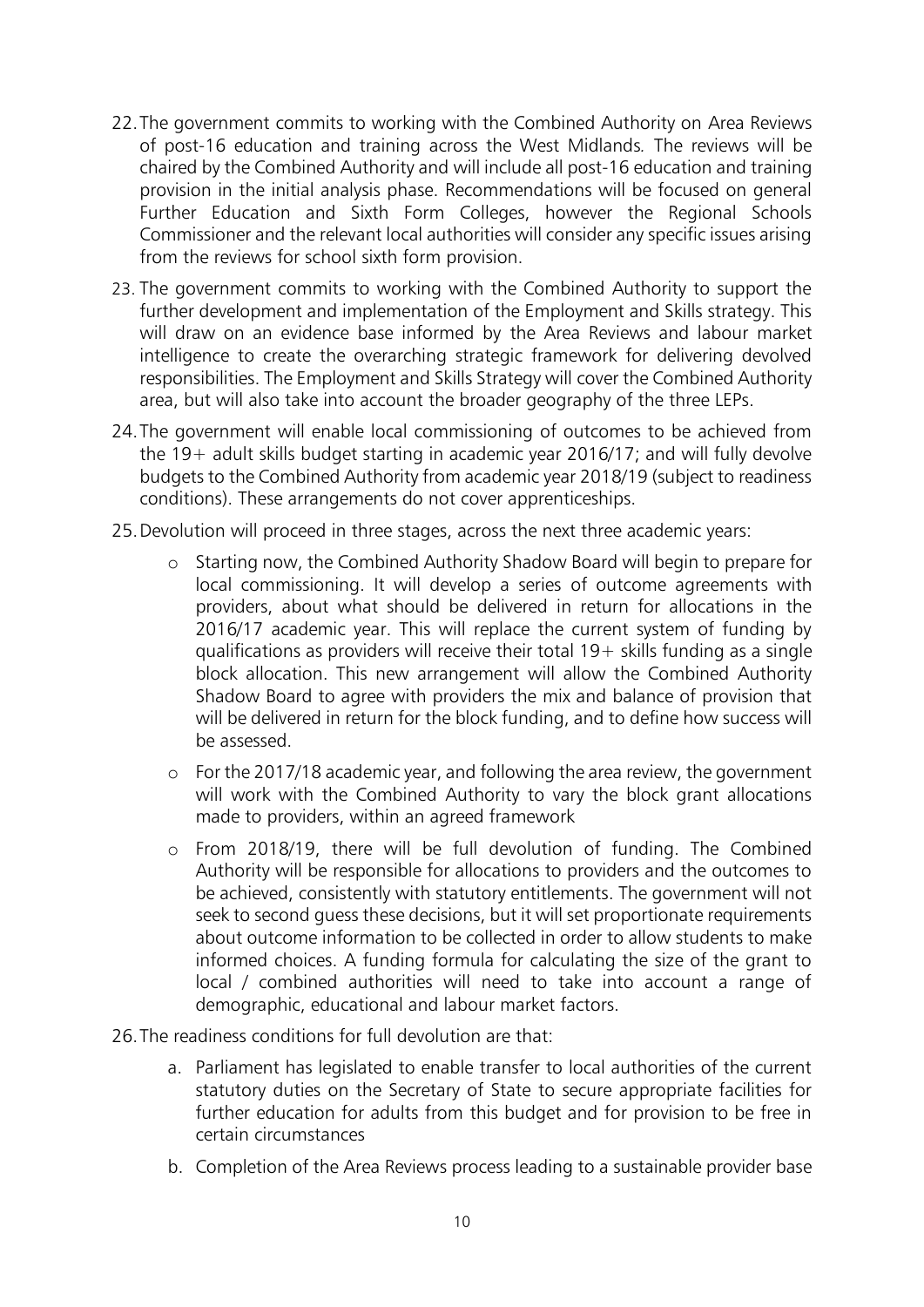- c. After the Area Reviews are complete, agreed arrangements are in place between central government and the Combined Authority to ensure that devolved funding decisions take account of the need to maintain a sustainable and financially viable  $16+$  provider base
- d. Clear principles and arrangements have been jointly agreed between central government and the Combined Authority for sharing financial risk and managing failure of 16+ providers, reflecting the balance of devolved and national interest and protecting the taxpayer from unnecessary expenditure and liabilities.
- e. Learner protection and minimum standards arrangements are agreed.
- f. Funding and provider management arrangements, including securing financial assurance, are agreed in a way that minimises costs and maximises consistency and transparency.
- 27.To ensure continued local collaboration following the Area Reviews, the Combined Authority Shadow Board will work in partnership with local colleges and providers to develop the local Skills and Employment Strategy. This will aim to ensure that post-16 providers are delivering the skills that local employers require. It is expected that the Combined Authority Shadow Board will then collaborate with colleges and providers, with appropriate support from the Education Funding Agency, to work towards that plan.
- 28.The government will work with the Combined Authority Shadow Board to ensure that local priorities are fed into the provision of local careers advice in line with the Employment and Skills Strategy, such that it is employer-led, integrated and meets local needs. In particular, the Combined Authority Shadow Board will ensure that local priorities are fed into provision through direct involvement and collaboration with government in the design of local careers and enterprise provision for all ages, including collaboration on the work of the Careers and Enterprise Company and the National Careers Service.

#### Employment

- 29.The proposed West Midlands Combined Authority will work with the Department for Work and Pensions (DWP) to co-design the future employment support, from April 2017, for the hardest-to-help claimants, many of whom are currently referred to the Work Programme and Work Choice. The Employment and Skills Strategy will influence the co-design.
- 30.The respective roles of DWP and the Combined Authority in the co-design will include:
	- DWP sets the funding envelope, the Combined Authority can top up if they wish to, but are not required to.
	- The Combined Authority will set out how they will join up local public services in order to improve outcomes for this group, particularly how they will work with local Clinical Commissioning Groups/third sector organisations and NHS England/the Work and Health Unit nationally to enable timely health-based support.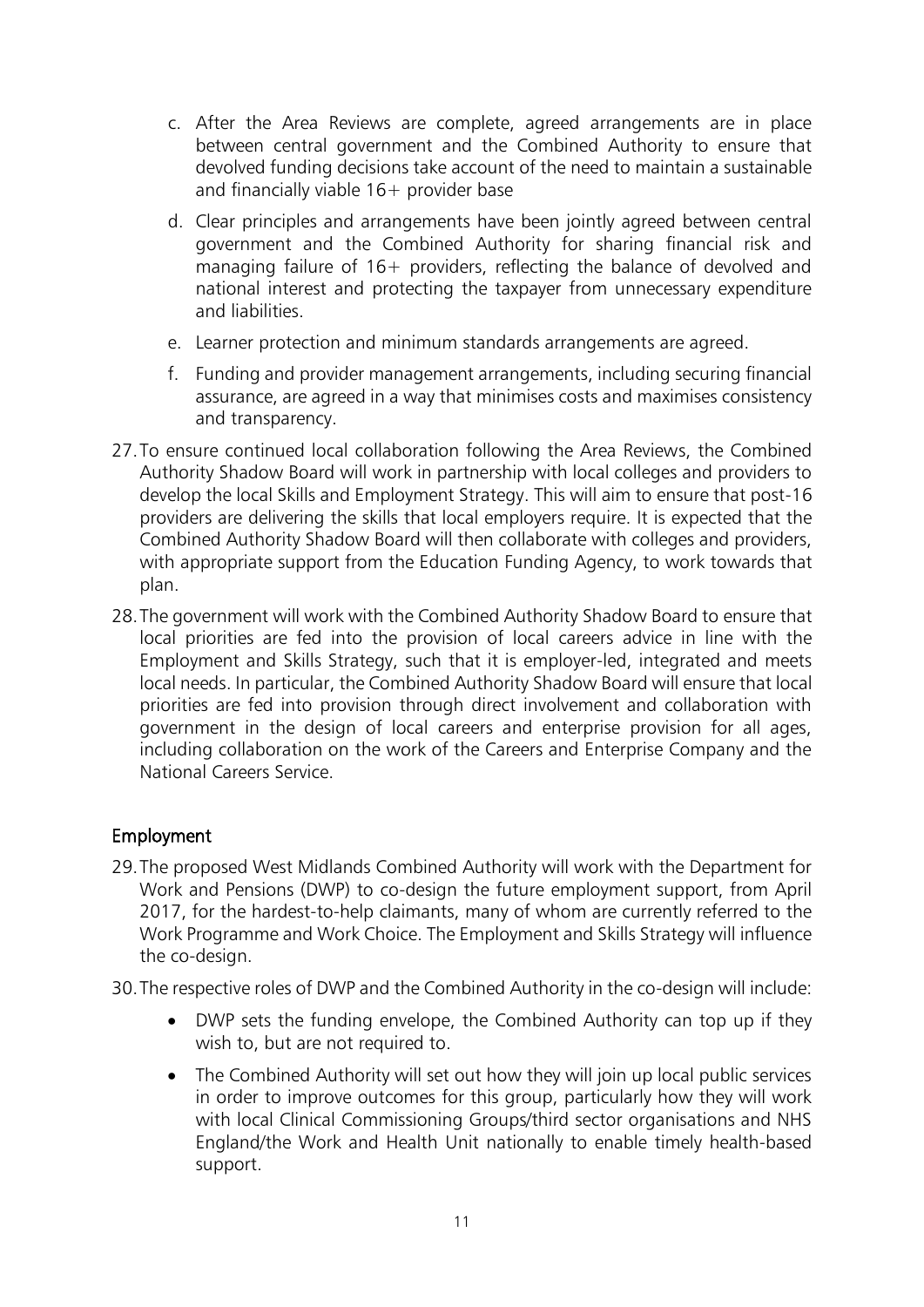- DWP set the high-level performance framework. The primary outcomes will be to reduce unemployment and move people into sustained employment. West Midlands Combined Authority will have some flexibility to determine specific local outcomes that reflect the priorities outlined within the Employment and Skills Strategy and are complementary to the ultimate employment outcome (for example in-work wage progression). In determining the local outcome(s) the Combined Authority should work with DWP to develop the Employment and Skills Strategy which will take account of the labour market evidence base and articulate how the additional outcome(s) will fit within the wider strategic and economic context and deliver value for money.
- Before delivery commences, DWP and the Combined Authority will set out an agreement covering the respective roles of each party in the delivery and monitoring of the support, including a mechanism by which each party can raise and resolve any concern that arise.
- 31.In addition, in the event employment support for this group is delivered through a contracted-out programme, the respective roles of DWP and the Combined Authority will include:
	- DWP sets the contracting arrangements, including contract package areas, but will consider proposals from the Combined Authority on contract package area geography.
	- The Combined Authority will be involved in tender evaluation.
	- Providers will be solely accountable to DWP, but DWP and the Combined Authority's above-mentioned agreement will include a mechanism by which the Combined Authority can escalate to DWP any concerns about provider performance/breaching local agreements and require DWP to take formal contract action where appropriate.
- 32.In the event that alternative delivery mechanisms are put in place, comparable arrangements will be put in place.
- 33.The Combined Authority will develop a business case for an innovative pilot to support those who are hardest to help. The business case should set out the evidence to support the proposed pilot, cost and benefits and robust evaluation plans, to enable the proposal to be considered for funding at a later date, subject to Ministerial approval.

#### Supporting and Attracting Business and Innovation

- 34.The government commits to working with the Combined Authority Shadow Board and the Greater Birmingham and Solihull, Black Country and Coventry and Warwickshire LEPs to support the further development and implementation of the three LEP Integrated Business Support Ecosystem. In particular, the government will:
	- Review the Inward Investment resource location of regional (IST) staff across the three levels of: Partnership Managers; Business Development and Key Account Management teams, currently in 8 locations nationally. The aim will be to seek to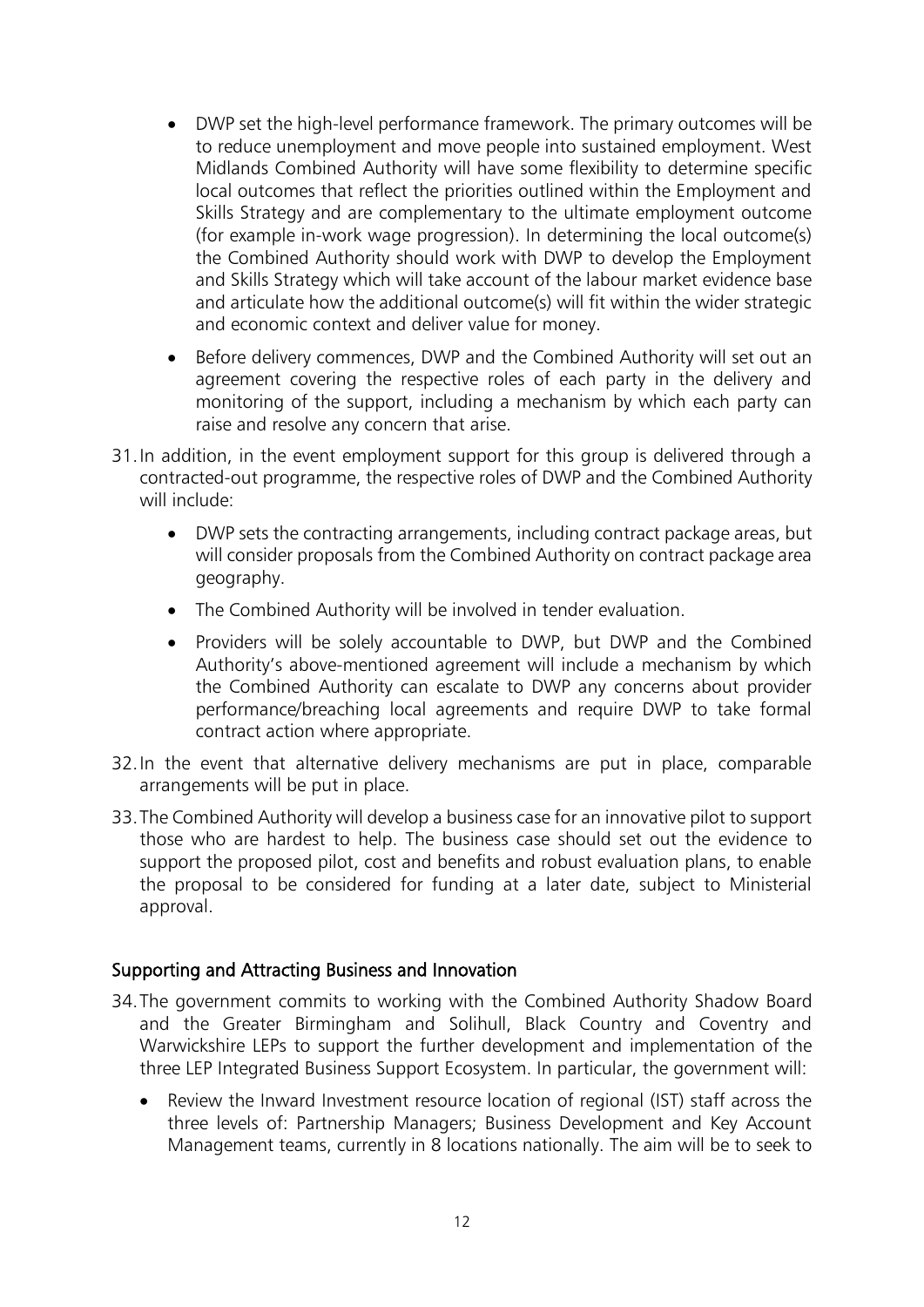agree options for co-location, under UKTI/IST management, without harming the overall efficiency of the working of the investment model.

- Establish a joint governance structure with quarterly meetings attended by a Director level representative from both UKTI investment and the Combined Authority. These will provide a forum to discuss progress on co-location, and on account management activity by both parties. Wherever possible, this structure will be used to review key decisions and initiatives planned and/or implemented by both parties.
- Provide significant closer working with sector specialists in the transport related sectors (Auto, Rail and Aerospace). This will be within a shared governance structure with resources, under UKTI control.
- Ensure a portion of the GREAT campaign budget for overseas based activity is aligned to appropriate West Midlands sector strengths. This activity should be supported by sector based resource in overseas posts who have been specially briefed to have a strong understanding of Midlands Engine and posts who are Matchmaker partners for West Midlands sector strengths.
- Work together on an appropriate portfolio of investable urban regeneration projects which government would help promote to appropriate international investors (through the Regeneration Investment Organisation), potentially as part of a new Midlands Engine proposition.
- Continue devolved inward investment funding for the Drive West Midlands initiative with the Automotive Investment Organisation to be considered as part of the Spending Review, Export Strategy and future sector prioritisation work. This will determine whether funding should be continued until 2020.

On trade, the government will:

- Ring-fence trade services resource within the Combined Authority area based on an agreed export plan with a dual key approach to activities and reporting on outputs and outcomes to the Combined Authority. Ring fenced resource remains subject to departmental budget changes.
- Develop an export plan between the Combined Authority and UKTI HQ which will allow the Combined Authority flexibility, such as a specific local sectoral focus for Passport to Export and mid-sized business schemes or a different mix of products.

35.On other business services, the government will:

- For the Business Growth Service, seek to devolve responsibility through the Growth Hubs within existing contracts as far as possible, subject to agreed protocols for the interface with national schemes.
- Work with the Combined Authority Shadow Board to develop a devolved approach to delivery of business support from 2017 onwards, although what is ultimately devolved will reflect the decisions taken in the Spending Review on the shape of – and level of spending on – business support schemes.
- Work with the Combined Authority to design a joint approach to enterprise startup activity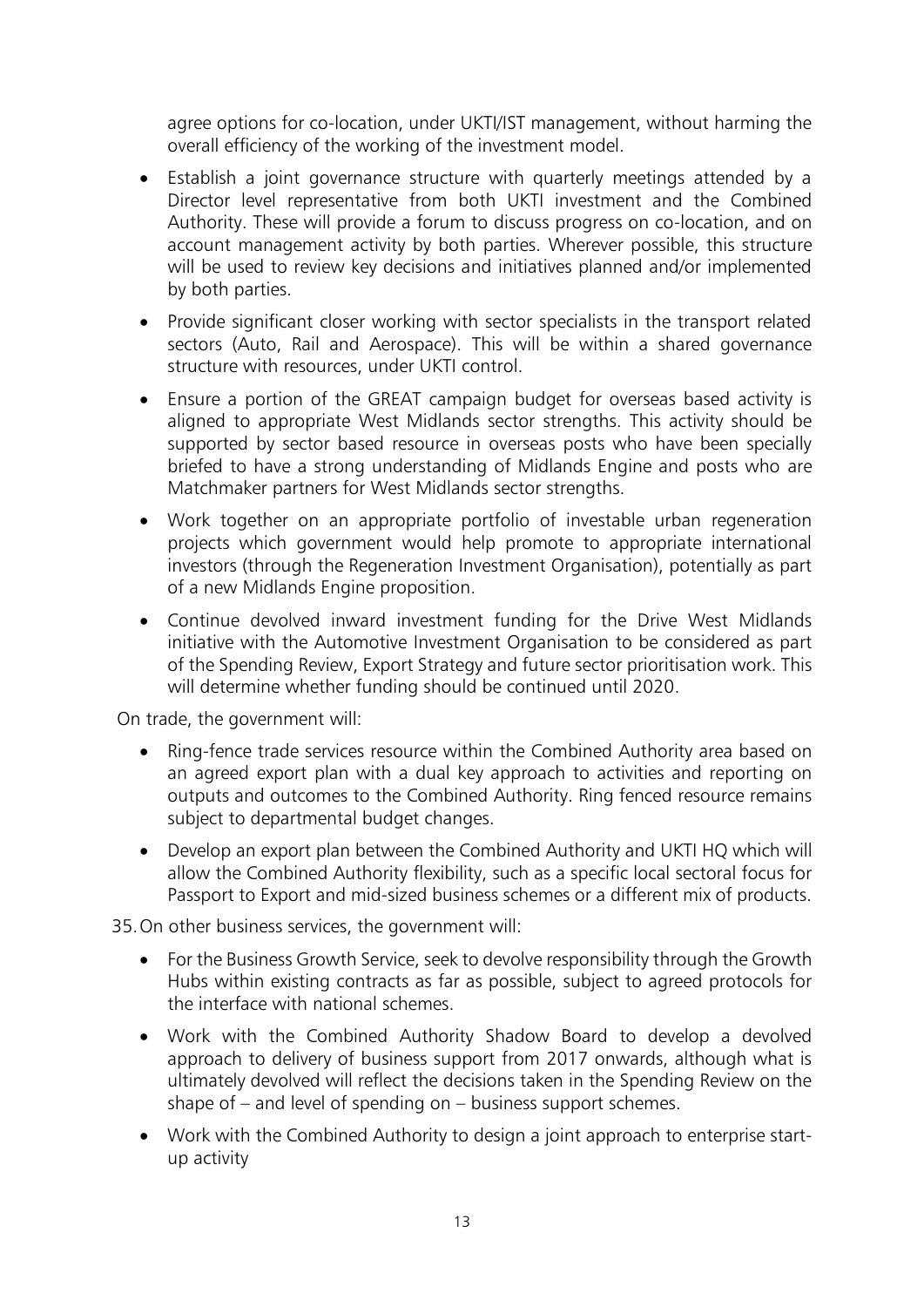Enter into discussion regarding the Combined Authority's access to finance needs and how these interact with national access to finance programmes, such as the British Business Bank.

36.On innovation:

- The government recognises the many innovation strengths of the West Midlands, across multiple sectors, and values the contribution they have made towards delivering growth, productivity and high value employment.
- The government will offer the Combined Authority Shadow Board expert advice and support to ensure they are able to put forward a strong proposal for science and innovation audit. An audit would allow the Combined Authority Shadow Board to work with universities, businesses and the Local Enterprise Partnerships to map its strengths, with support from government. Audits will provide a new and powerful way to build on regions' strengths and maximise the economic impact from the UK's research base nationally. They will, for example, provide the government with part of the evidence base on which to make decisions on any further catapults.

#### Public Service Reform

- 37.The government will engage with the Combined Authority Shadow Board to discuss the outcomes of their Mental Health Commission.
- 38.The government will support the Combined Authority Shadow Board to co-design and implement approaches to improving the life chances of troubled individuals (those with multiple problems of homelessness, substance misuse, offending and mental health) and in doing so reduce their cost to public services. The first phase of policy co design will take place within the next months, to be followed by a series of early adoption/ experimentation areas within the region in early 2016, which will be funded by the constituent councils of the proposed Combined Authority. Depending on the outcome of these, the Combined Authority Shadow Board will prepare a business case for further funding, in advance of moving to scale. Relevant early implementation projects and subsequent roll-outs will be agreed jointly with NHS England.
- 39.The government commits to support the programme of public service reform across the West Midlands. HMT and DCLG will continue to engage with the Ministry of Justice, Department of Health and Home Office to ensure that appropriate support is provided to facilitate the implementation of these reforms.
- 40.The government commits to a discussion with the Combined Authority Shadow Board about how the government can improve the Combined Authority's ability to use the following national administrative data sets in order to support the Combined Authority's ambition to develop an integrated data system to improve outcomes for individuals with multiple indicators of vulnerability (unemployment, offending, substance misuse, poor mental health and homelessness) while respecting legal and other privacy concerns. These discussions will be informed by the Cabinet Office led data sharing work and commence with the government in early 2016. Subject to further discussion this may include: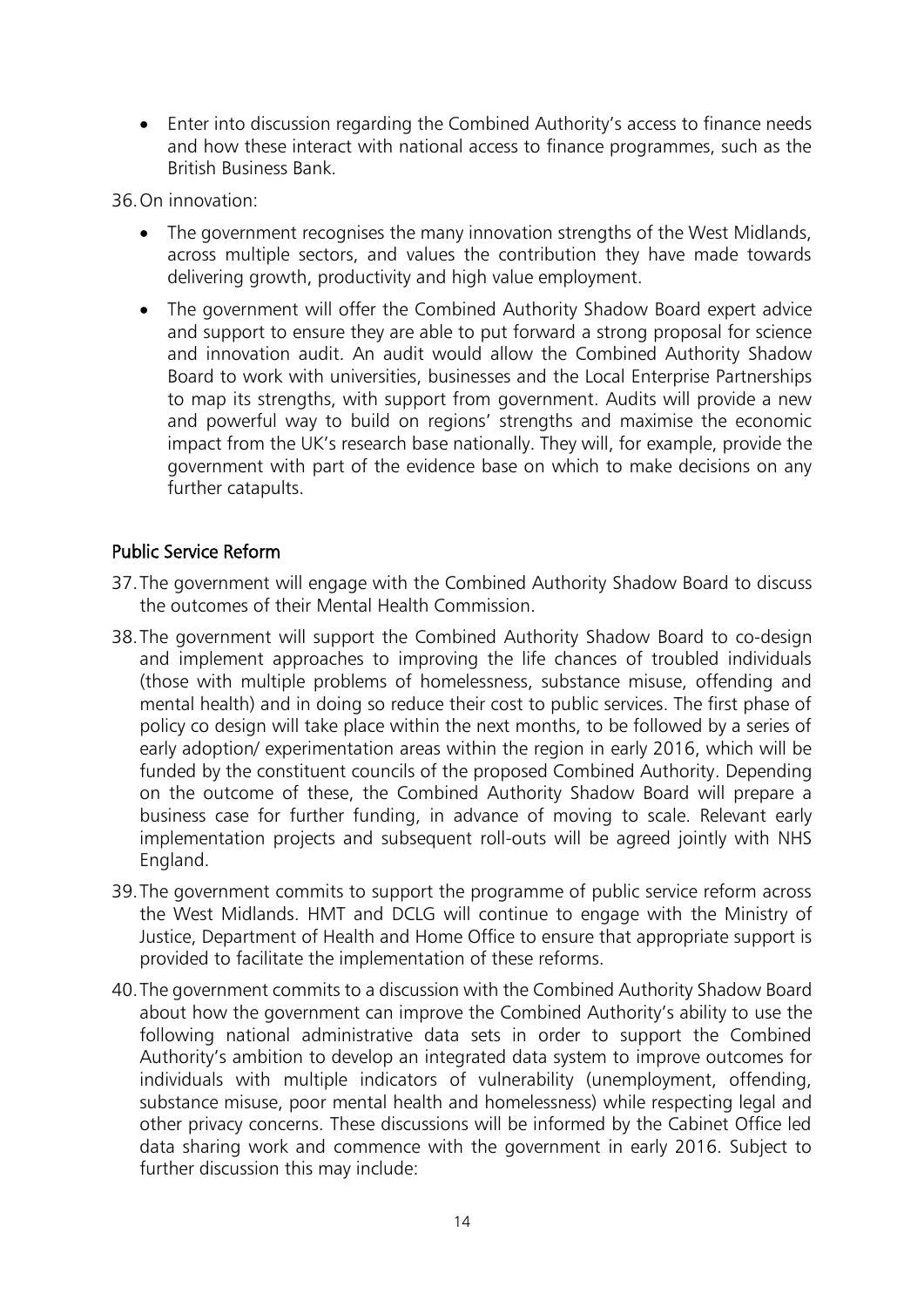- The Prisons Database (held by the Ministry of Justice)
- The Work and Pensions Longitudinal Study (held by the Department for Work and Pensions)
- 41.Discussions will also take place as to how the government can support the shadow Combined Authority in analysing and interrogating health data sources to improve care whilst respecting legal and other privacy concerns. These will include:
	- Hospital Episodes Statistics, Mental Health Minimum Dataset (held by the Health and Social Care Information Centre)
	- National Drug Treatment Monitoring System (held by Public Health England)
- 42.The government recognises that the Birmingham City Council is a member of the One Public Estate Programme, and envisages that the proposed Combined Authority will become a member. The Government Property Unit (GPU) has discussed plans for a major public sector locational hub in Birmingham to allow local, regional and national government bodies to co-locate and take advantage of modern integrated working to reduce costs and increase productivity. This will be run as a joint programme between the Combined Authority and GPU and is envisaged to involve the development of a substantial shared office requirement. In addition, the government commits to support community hub proposals in the two other cities of Wolverhampton and Coventry and a series of neighbourhood service integration pilots across the area of the constituent authorities of the proposed Combined Authority.

### More and Better Homes

- 43.The Combined Authority and its constituent authorities will support an ambitious target for the increase in new homes, and will report annually on progress against this target. To ensure delivery of this commitment, the Shadow Board of the Combined Authority and the government agree that:
	- Existing Local Authority functions, which include compulsory purchase powers, will be conferred concurrently on the Combined Authority to be exercised by the Mayor. These powers, which provide the same competencies as the Home and Community Agency, will enable the Combined Authority to deliver its housing and economic growth strategies. The government will bring forward further proposals for consultation in the New Year and will, as part of that consultation, discuss how they can be applied to support housing, regeneration and growth.
	- The Homes and Communities Agency and the Combined Authority will work together to develop a joint approach to strategic plans for housing and growth proposals for the area.
	- The government will work with the Combined Authority to support the West Midlands Land Commission. The West Midlands Land Commission will ensure there is a sufficient, balanced supply of readily available sites for commercial and residential development to meet the demands of a growing West Midlands economy. It will create a comprehensive database of available public and private sector land, identify barriers to its disposal/development, and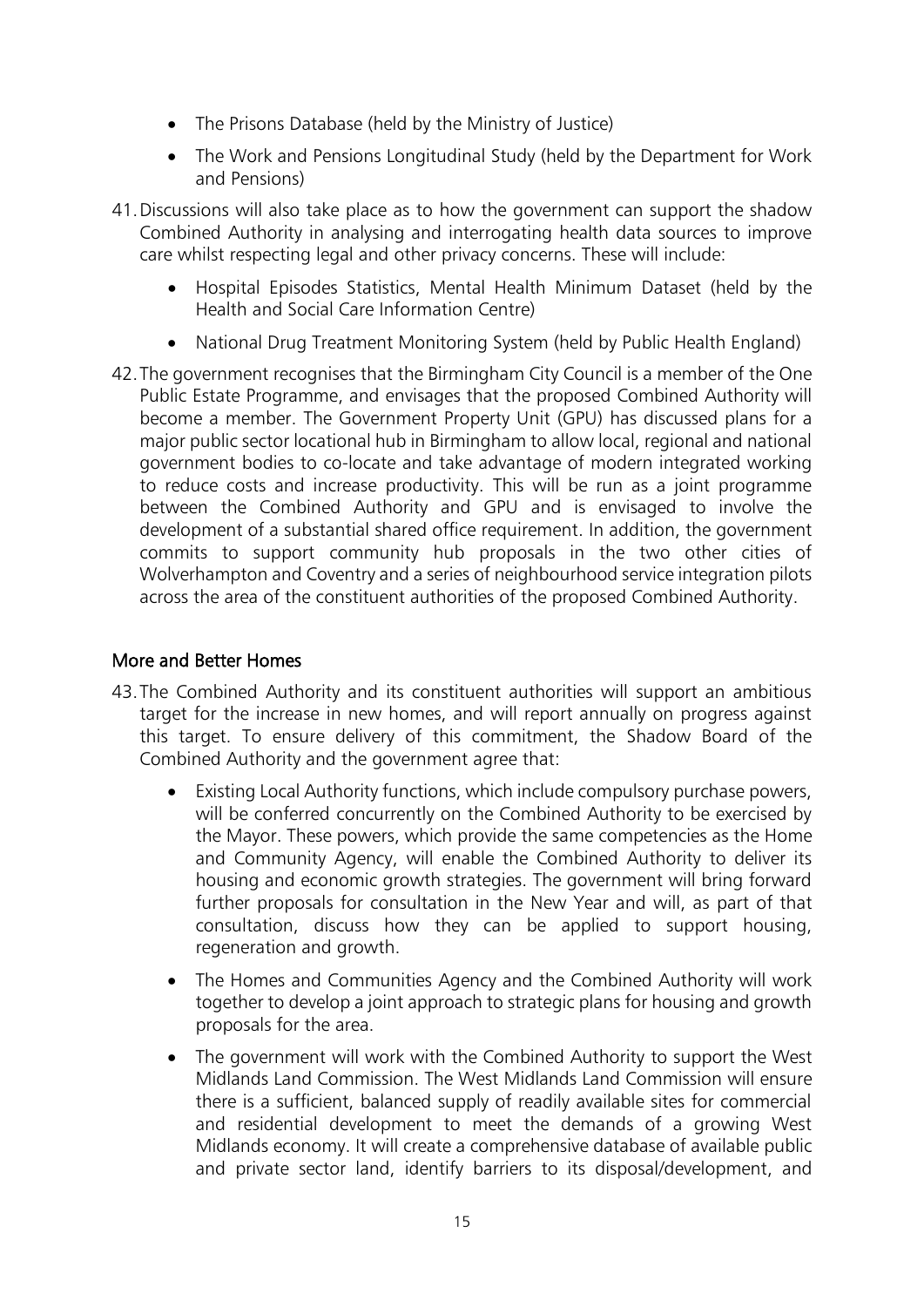develop solutions to address those barriers to help the West Midlands meet its goal to deliver a significant number of additional new homes over the next 10 years, and to unlock more land for employment use. The Combined Authority will also be able to use their proposed Land Remediation Fund to support bringing brownfield sites back into use for employment and housing provision.

44.The Combined Authority Shadow Board and the government will continue to discuss the devolution of housing loan funds. The Combined Authority Shadow Board intends to develop further a proposition on a Housing Investment Fund, for discussion with government.

#### **Transport**

- 45.The government is committed to building the Midlands Engine for Growth and supports the emerging proposals for Midlands Connect. The balance of interests across the West and East Midlands is critical to success and the government supports the full engagement of West Midlands partners in the creation of a Midlands Connect Strategic Board and supporting officer structures to provide leadership and accountability. The government commits to ensuring the direct involvement of the Department for Transport, HS2 Ltd, Highways England and Network Rail in the arrangements and considers them critical to the successful delivery of the transport objectives of this deal.
- 46.The Mayor will:
	- a. Receive a devolved and consolidated local transport budget for the area of the Combined Authority (i.e. the areas of the constituent councils), including all relevant local highways funding, with a multi-year settlement to be agreed at the Spending Review. Functions will be devolved to the West Midlands Combined Authority accordingly, to be exercised by the Mayor.
	- b. Receive powers for the franchising of bus services in the Combined Authority area, subject to necessary legislation and local consultation. This will be enabled through a specific Buses Bill, to be introduced during the first Parliamentary session, which will provide for the necessary functions to be devolved. This will help the proposed Combined Authority, on behalf of the Mayor, to deliver integrated smart ticketing across all local modes of transport in the Combined Authority area. This will align with the work of Midlands Connect on smart and integrated ticketing across the Midlands.
	- c. Take responsibility for a new Key Route Network of local authority roads; the management and maintenance of which will be undertaken at the Metropolitan level by the West Midlands Combined Authority on behalf of the Mayor. To support this all relevant local roads maintenance funding will be placed under the control of the Combined Authority, subject to its establishment, until the Mayor takes office, as part of the single local transport settlement to be agreed at the Spending Review, which will support the delivery of a single asset management plan, working towards shared procurement of highways maintenance services across the Combined Authority's constituent councils as practical reflecting existing contractual and PFI arrangements.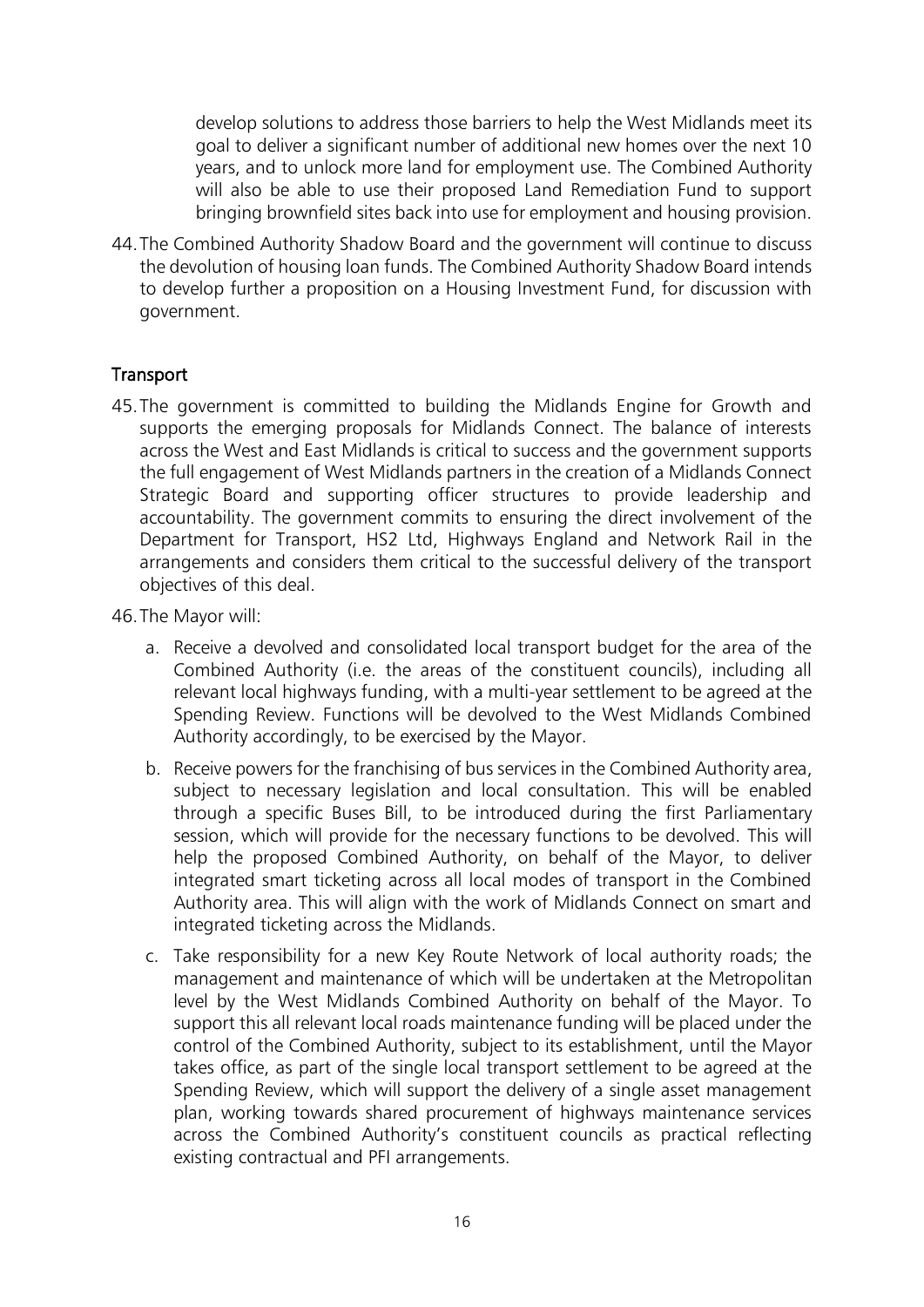- 47.In addition, and as part of the deal:
	- a. The government and the West Midlands Combined Authority will work together through the development of the second Roads Investment Strategy to examine options for the most effective way to facilitate the movement of goods and people, and manage congestion within the region on the strategic road network. This will include consideration of options for reducing congestion, such as a joined up approach to dynamic demand management and implementing an integrated intelligent transport system which will help improve journey time reliability and allow people and businesses to make informed decisions about their travel choices.
	- b. The West Midlands Combined Authority will have the opportunity to bring forward alternative proposals for the management of current and new rail stations in the Combined Authority area (i.e. the areas of the constituent councils). If such proposals would lead to the transfer of any rail stations to the West Midlands Combined Authority, the Combined Authority, with West Midlands Rail, will be obliged to bring forward a business case for consideration by government.
	- c. The government will work with the West Midlands Combined Authority to establish any appropriate local traffic and highway powers to be conferred on to the Mayor as part of the Key Route Network.
	- d. To support better integration between local and national networks, the government and the West Midlands Combined Authority Shadow Board will enter into joint working with Highways England and Network Rail on operations, maintenance and local investment through a new Memorandum of Understanding, which will be established by 2016.
	- e. On strategic transport issues and investment, the government, Network Rail and Highways England will continue to work with the West Midlands Combined Authority through the Midlands Connect Partnership.
	- f. The West Midlands Combined Authority Shadow Board will bring forward proposals for potential inclusion in the West Midlands Mayoral Parliamentary Order that would enable the Mayor and Combined Authority to implement safer vehicle standards for freight vehicles entering the areas of the Combined Authority's constituent councils, such as safety measures to protect cyclists.
	- g. The West Midlands Combined Authority Shadow Board will bring forward proposals for potential inclusion in the West Midlands Mayoral Parliamentary Order that would enable the West Midlands Mayor and West Midlands Combined Authority to implement Low Emission Zones and potentially Clean Air Zones in the West Midlands Combined Authority area. This will help achieve Air Quality Plan objectives at both the national and local level.

#### HS2 Growth Strategy

48.The government welcomes the significant progress made to date by the West Midlands in developing its HS2 Growth Strategy. Demonstrating government's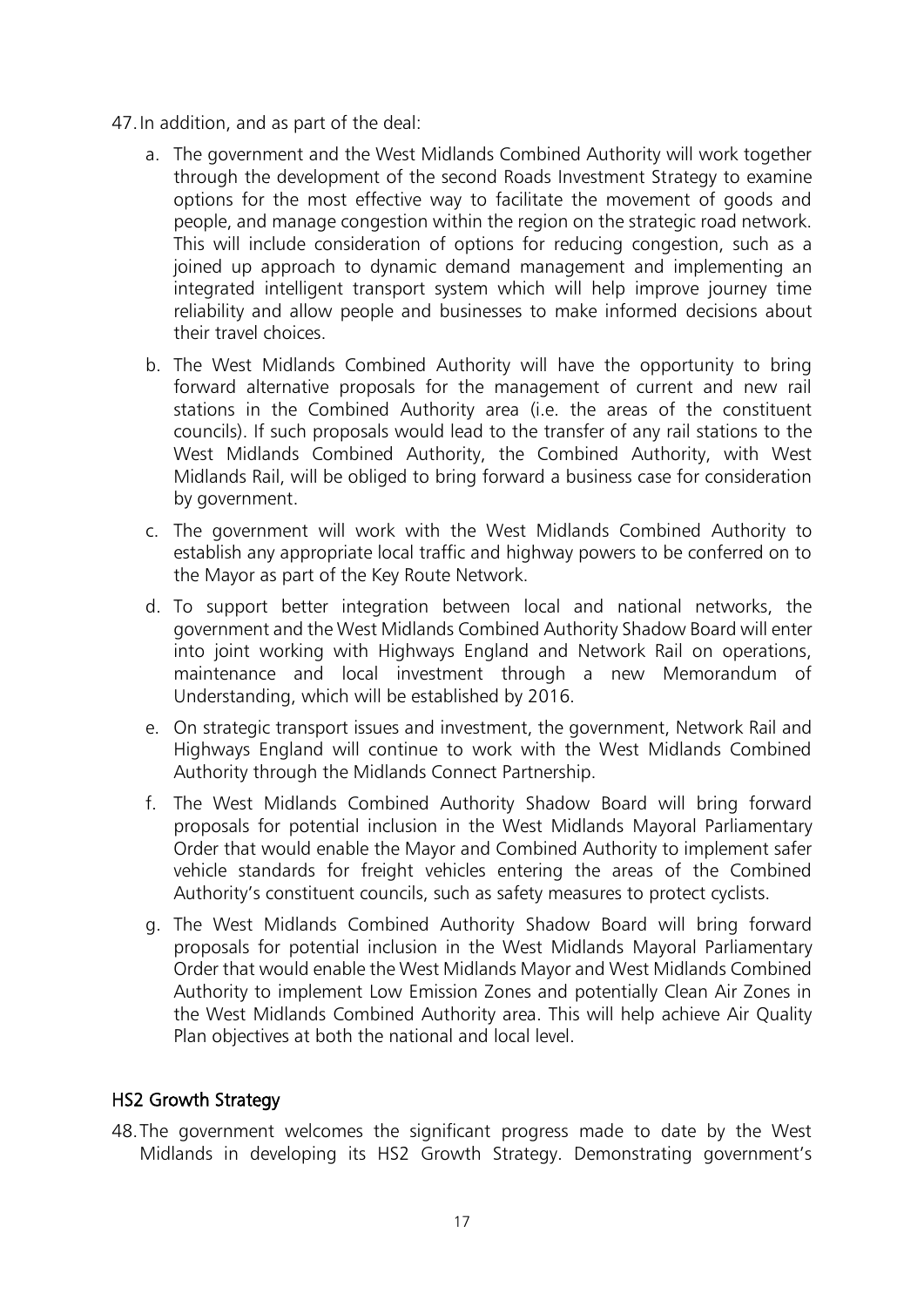support for the Strategy, this deal provides the proposed Combined Authority with a range of new mechanisms that will help local partners to deliver their ambitions.

- 49.As stated previously in this agreement, the government will provide the Mayor of the West Midlands with the power to raise supplementary business rates to fund infrastructure, as well as other funding to support local growth. The government also approves the business case for a significant extension of the Enterprise Zone at Curzon Street in order that the funding raised through these mechanisms will support the delivery of the HS2 Growth Strategy, which includes proposals for the Curzon Masterplan, the UK Central Interchange triangle interchange plans, the UK Central infrastructure package, connectivity to Coventry and enhanced accessibility from the Black Country to Birmingham city centre, alongside further government support.
- 50.The Combined Authority Shadow Board will develop an implementation plan setting out how it intends to deliver the objectives of the HS2 Growth Strategy. The government remains committed to working with the Combined Authority Shadow Board as they develop their implementation plan to help manage risks and support delivery. This should include a prioritised programme of projects and their milestones; the input, output, outcome and benefit indicators that local partners will use to track delivery; the Combined Authority resources being committed to ensuring delivery; and the remit and governance of a Combined Authority-led Development Corporation to deliver the local growth. As part of establishing their prioritised investment programme, the Combined Authority Shadow Board will bring forward business cases for individual transport projects for the government to consider, where required in line with existing agreements and processes, including the interlinked Metro extensions to Brierley Hill and HS2 Interchange. As the most immediate priority in the HS2 Growth Strategy, government also commits to providing funding for the Eastside Metro extension to Digbeth subject to government approval of the business case.
- 51.The implementation plan will describe how the HS2 Growth Strategy is being delivered in the short-medium (up to 5 years) and longer (5 years plus) term. The Combined Authority Shadow Board, government and HS2 Ltd will work closely on the development of the plan and identification of the resources within it to ensure that local delivery and construction of the HS2 railway are integrated wherever appropriate with implementation plans for local schemes (such as those mentioned above) and any joint opportunities are maximised. The plan will be locally owned, but progress will be regularly reported to the HS2 Local Growth Programme Board. An outline of the implementation plan should be submitted by 31 Jan 2016, with the aim of completing it by spring 2016.

#### Other areas

- 52.This deal represents a first step in a progressive process of devolution of funding, powers and responsibilities to the West Midlands Combined Authority (subject to its establishment). As well as the areas set out in this deal, the West Midlands Combined Authority Shadow Board and government will consider further opportunities for devolution and will continue to discuss these. These will include but not be limited to:
	- Proposals for an appropriate relationship between the functions of a Mayor and future role of the Police and Crime Commissioners (PCCs), including in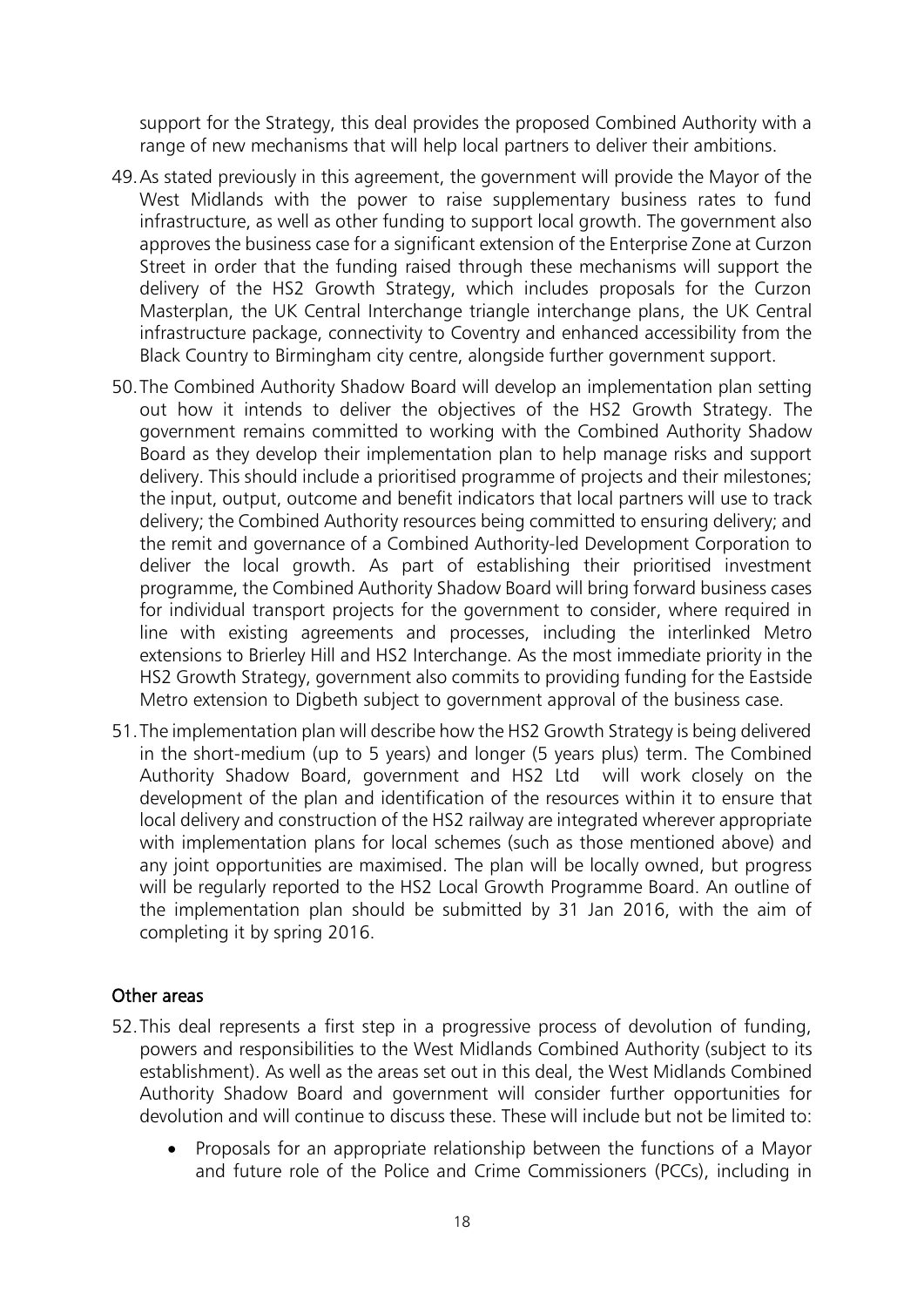relation to fire services, to be developed, subject to local consent and a business case developed jointly by the PCC and council leaders, and in consultation with the Fire and Rescue Authorities.

- The government's review of the youth justice system will work with the Combined Authority Shadow Board to consider scope for further devolution of youth justice services to the region, and will look for opportunities to work with the region to test the review's proposals.
- The government will engage with the Combined Authority Shadow Board to discuss the outcomes of their Mental Health Commission.
- The government and the West Midlands Combined Authority will work with the East Midlands to take forward the Midlands Engine project to secure wider transport investment and growth.

#### Delivery, Monitoring and Evaluation

- 53.The West Midlands Combined Authority, subject to its establishment, is accountable to local people for the successful implementation of the devolution deal; consequently, the government expects the Combined Authority to monitor and evaluate their deal in order to demonstrate and report on progress. The Cities and Local Growth Unit will work with the West Midlands Combined Authority to jointly agree a monitoring and evaluation framework that meets local needs and helps to support future learning.
- 54.The government will support the West Midlands Combined Authority by levering existing monitoring and evaluation frameworks and, where applicable, by providing assistance to ensure consistency and coordination of metrics and methodologies with other areas receiving a devolution deal. As part of this commitment, the government will work with the West Midlands Combined Authority to explore options for the coordinated application of high quality impact evaluation methods in relation to i) local commissioning of  $19+$  skills; and ii) employment support.
- 55.West Midlands Combined Authority Shadow Board will work with the government to develop a full implementation plan, covering each policy agreed in this deal, to be completed ahead of implementation. This plan will include the timing and proposed approach for monitoring and evaluation of each policy and should be approved by the DCLG Accounting Officer.
- 56.The West Midlands Combined Authority will continue to set out their proposals to the government for how local resources and funding will be pooled across the area.
- 57.The West Midlands Combined Authority will agree overall borrowing limits with the government and have formal agreement to engage on forecasting. The West Midlands Combined Authority will also provide information, explanation and assistance to the Office for Budget Responsibility where such information would assist in meeting their duty to produce economic and fiscal forecasts for the UK economy.
- 58.The West Midlands Combined Authority will agree a process to manage local financial risk relevant to these proposals and will develop written agreements jointly with the